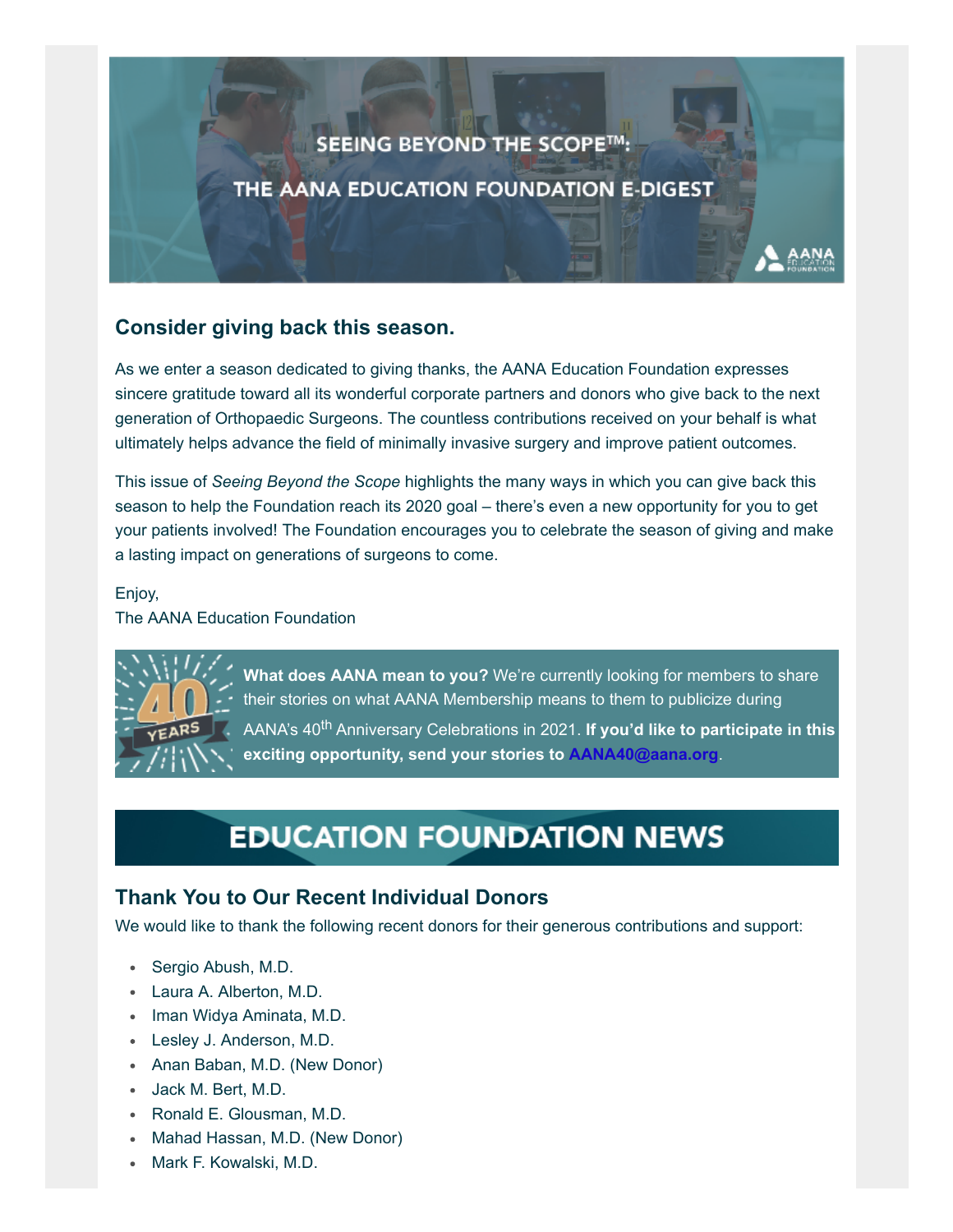- Adam L. Kwapisz, M.D., Ph.D.
- Christiane Lechner, M.D. (New Donor)
- Ali Mofidi, M.D. (New Donor)
- John Paul Schroeppel, M.D. (New Donor)

## *NEW!* **Participate in the AmazonSmile Program**

The AANA Education Foundation is excited to announce a new, simple way to give back with AmazonSmile – a program that donates 0.5% of your eligible Amazon purchases to your charity of choice. **Designate AANA as your preferred charity for your holiday shopping! [Start shopping](https://smile.amazon.com/gp/chpf/homepage/ref=smi_chpf_redirect?ie=UTF8&ein=36-3166049&ref_=smi_ext_ch_36-3166049_cl)**.

## *NEW!* **Grateful Patients Program**

This patient-facing program invites your patients to show their gratitude by donating to the AANA Education Foundation on your behalf. Their donations are credited to your overall lifetime donation total to the Foundation. You will also receive recognition in the monthly e-digest that is sent to all AANA members. **[Learn more](https://www.aana.org/aanaimis/Members/For-Patients/grateful-patients-program.aspx?WebsiteKey=10f6eed0-bcab-4019-8f57-18dad8aaf2d7&utm_source=aana&utm_medium=vanity&utm_campaign=grateful)**.

## **Future Leaders Circle**

The Future Leaders Circle was created to connect individuals with the next generation of AANA Leaders. To join, individuals must pledge \$5,000 (\$1,000 a year over five years).

Benefits of becoming a Future Leader include:

- Exclusive event invitations to the President's Dinner and Reception and the AANA Education Foundation Donor Reception at the 2022 AANA Annual Meeting.
- Community recognition on AANA's website, social media, annual report, donor wall, *Arthroscopy* journal and AANA Education Foundation communications.
- Access to the Caspari and Jackson Society lounges at the 2022 AANA Annual Meeting.
- Networking opportunities with AANA Leaders.

**Early Careerists!** We invite you to join this exclusive circle to connect with and learn from some of the most talented Orthopaedic Surgeons in the field. **[Learn more](https://www.aana.org/AANAIMIS/Members/Education_Foundation/Donor_Levels/Members/Education-Foundation/Donor-Levels.aspx?hkey=eb62d7d4-2b8c-41a7-bdd7-eb8f9d29de38)**.

## **WHAT'S NEW WITH INDUSTRY**

## **Thank You, Industry Partners!**

A special thank you to the following corporate partners for supporting the new AANA Webinar Wednesday series and reconfigured lab courses through their generous donations:

#### **Webinar Wednesdays**

**[DJO Global, Inc.](https://www.djoglobal.com/) (New Sponsor)**

## **Knee & Shoulder Lab Course**

**[Arthrex](https://www.arthrex.com/)**

**[ConMed](https://www.conmed.com/en)**